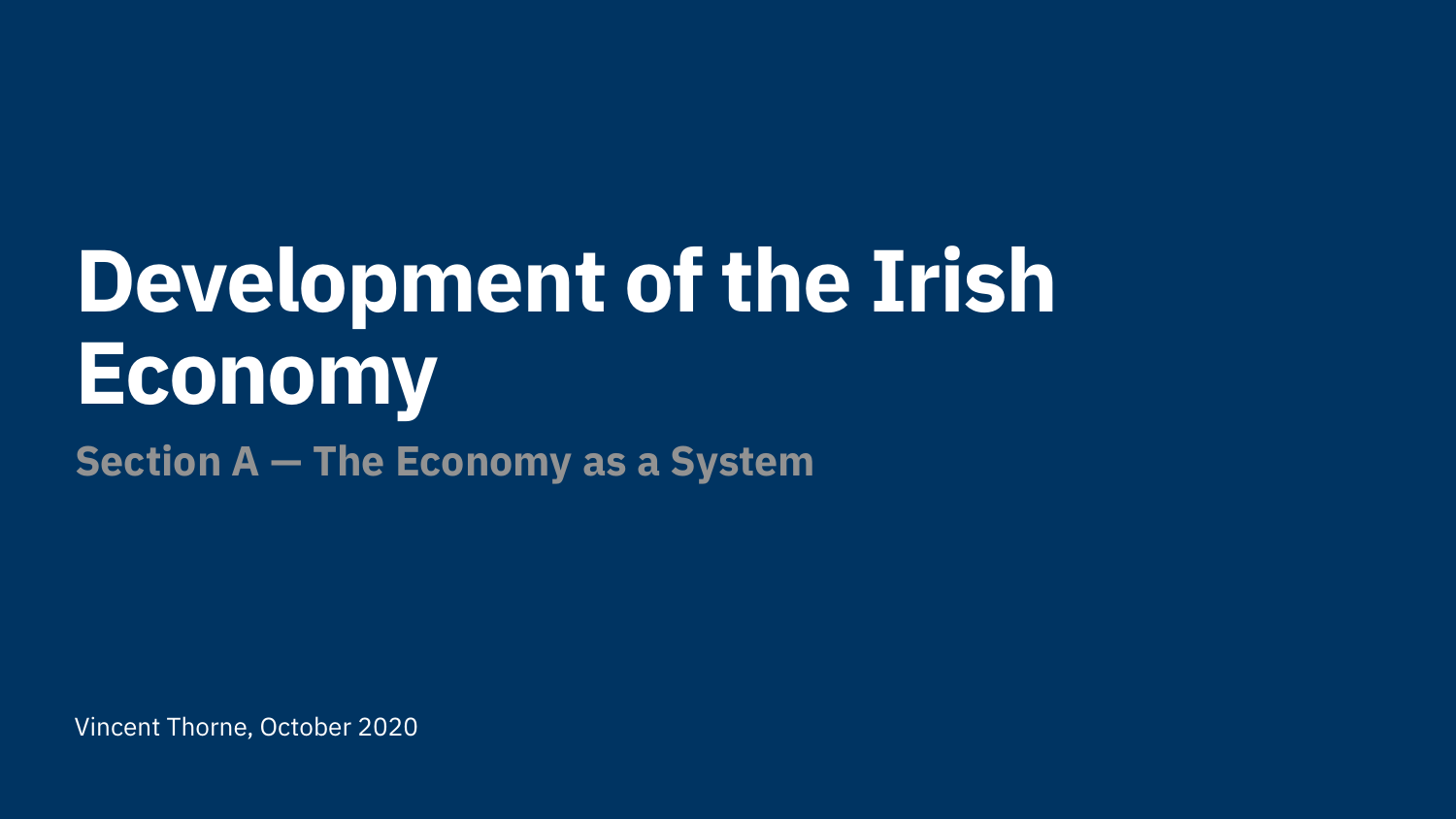## Introduction **ECU22021**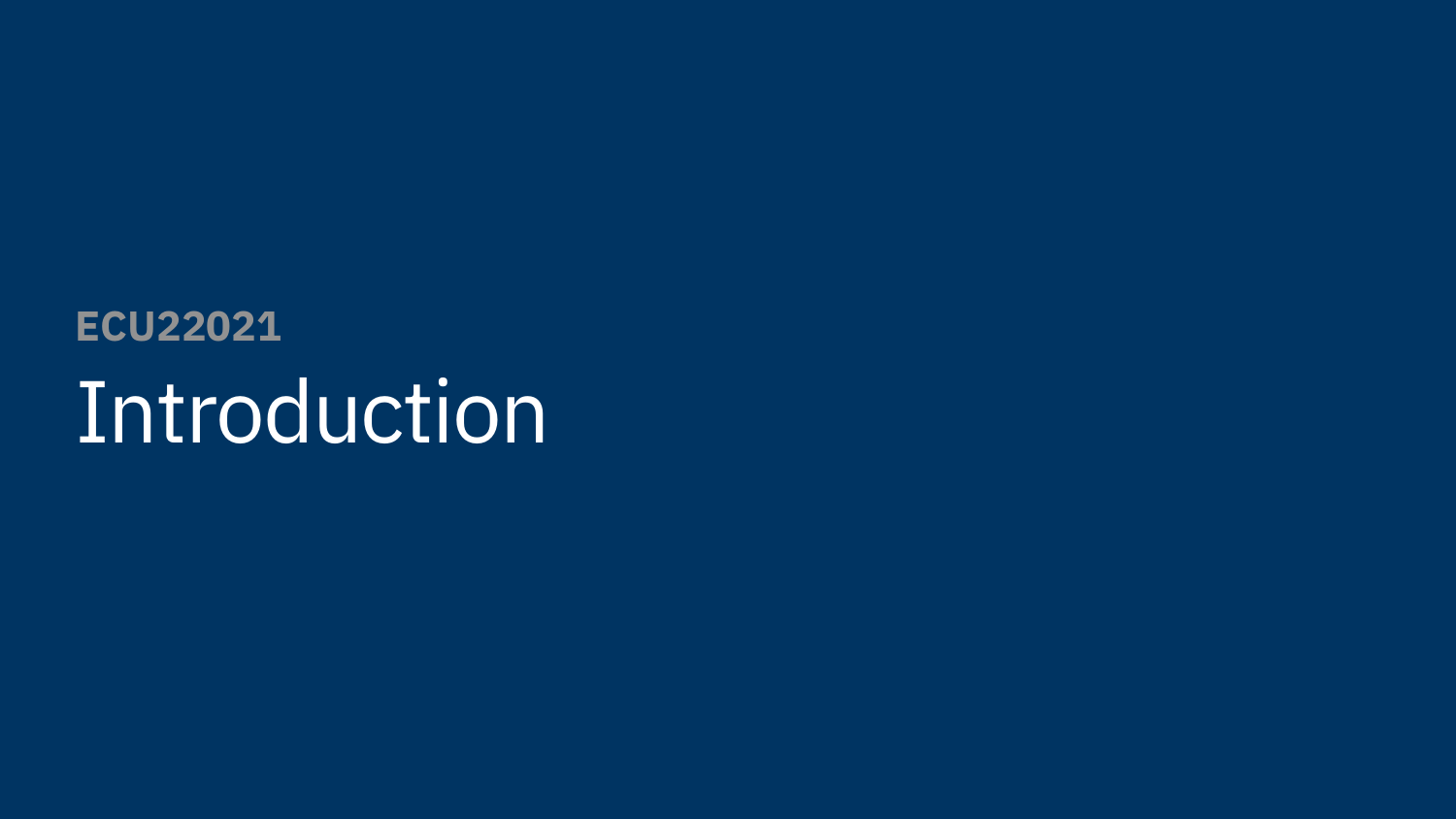- Vincent Thorne, 2<sup>nd</sup> year PhD student in Economics
- [thornev@tcd.ie](mailto:thornev@tcd.ie)
- Office hours:
	- Mondays, 14:30-15:30
	- Send me an email *before* with your questions/doubts
	- https://meet.jit.si/thornev officehours
	- Password: ecu22021

#### **Teaching Assistance Contact details**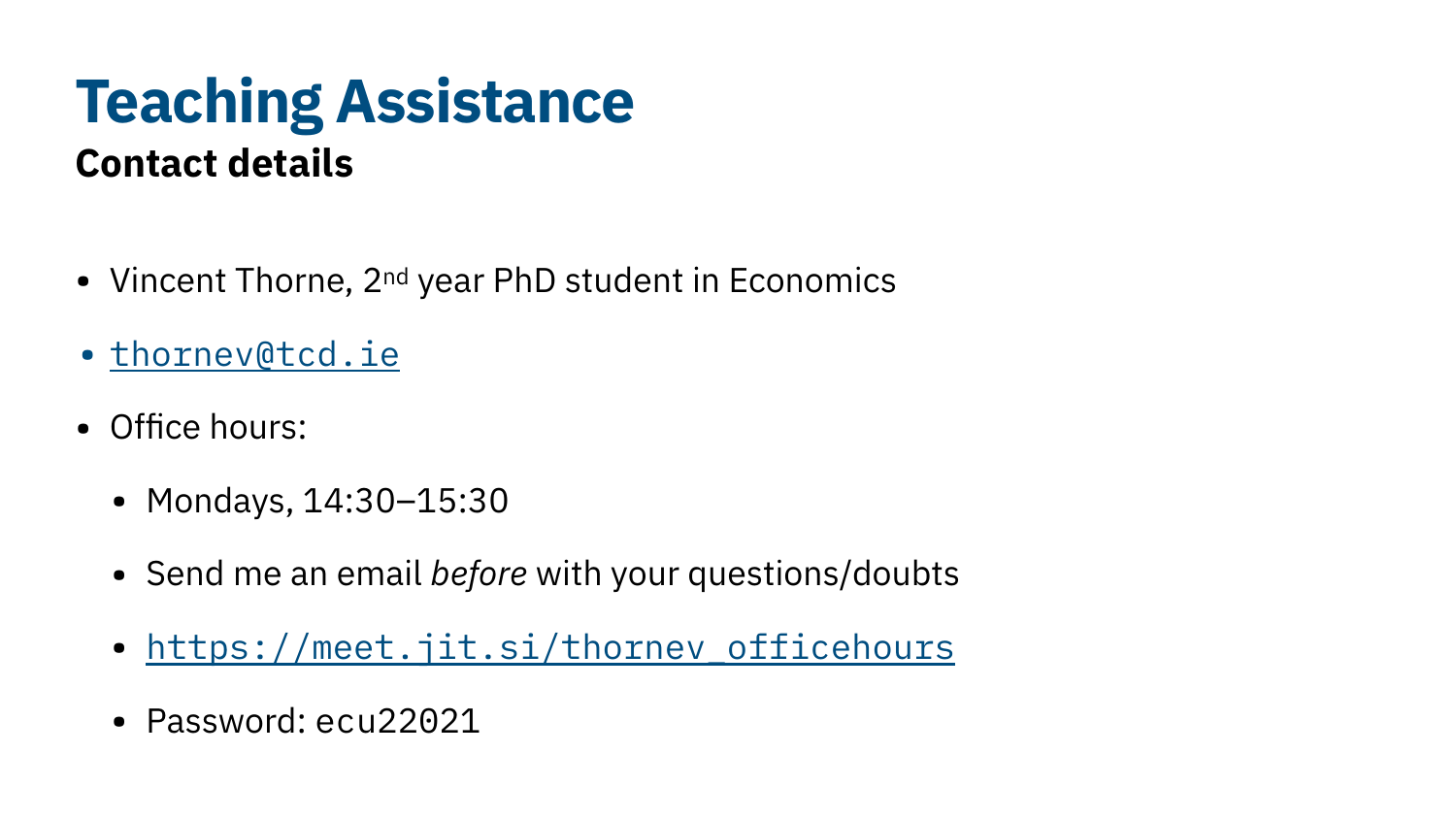### **Help hours (and tutorials) Concept**

- Help hours and tutorials are time slots *for you*
	- Ask questions, participate, check your knowledge...
	- … in a *safe environment*: no judgement, no grading, no assessments
- Attendance is *voluntary*
- We will aim to actively engage with the module's content, so if you decide to attend tutorials, *participation will be expected*

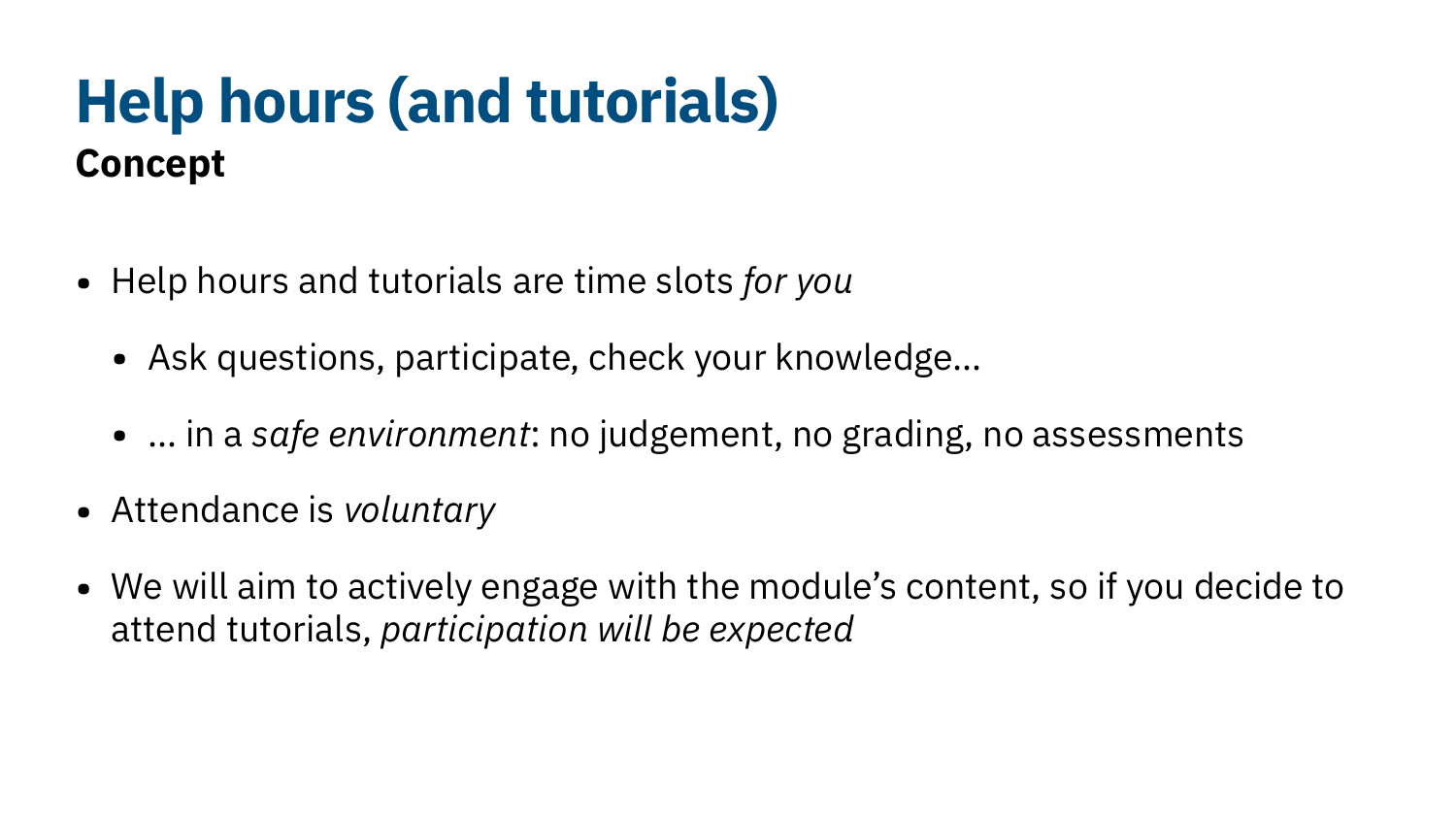### **Help hours (and tutorials) Content**

- Recap of lecture content
- Dive deeper into 1-2 topics
- *• Meet the data*
- Your questions and doubts

→ Content *adapts to your needs*, so express them

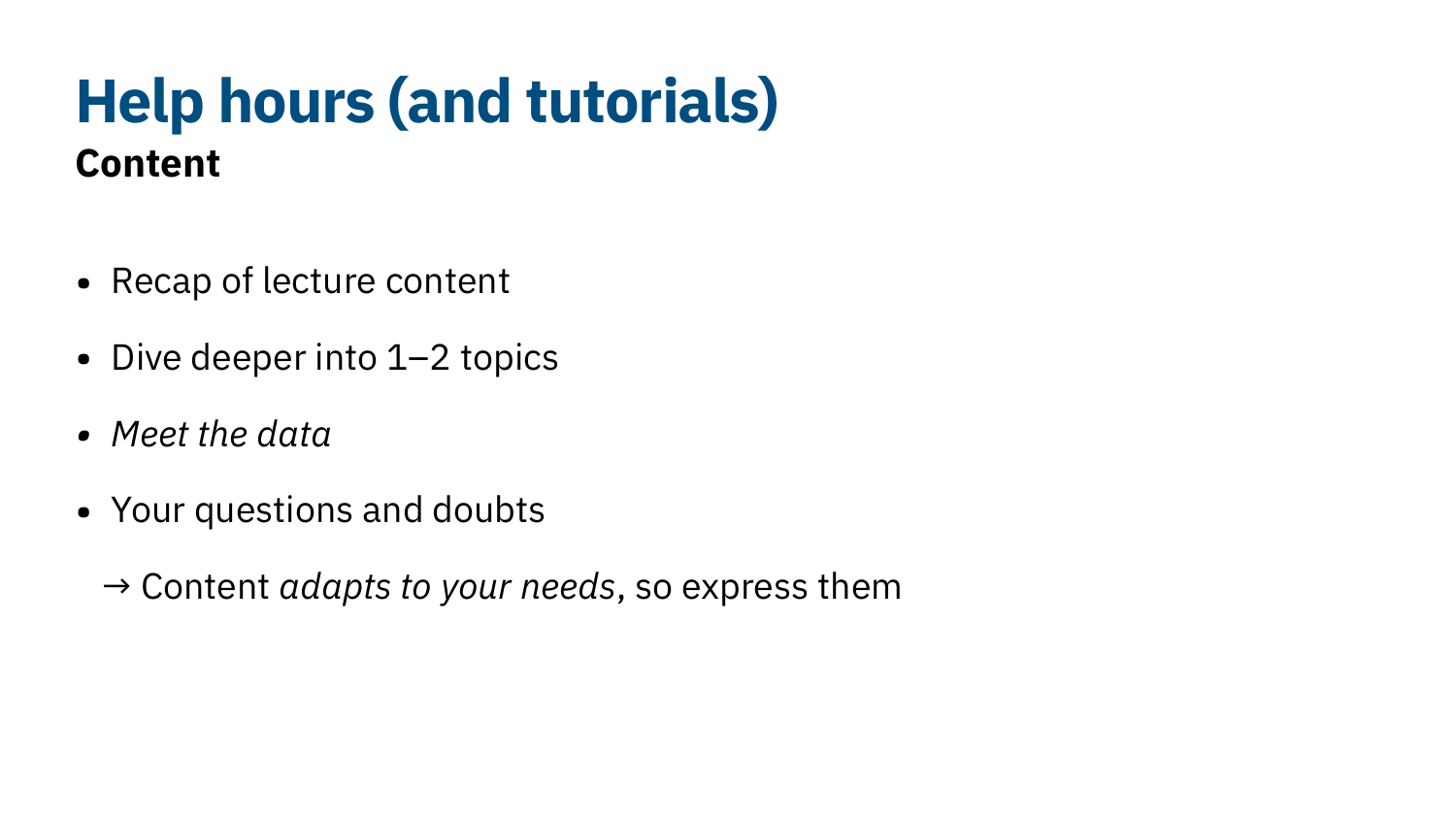# The Economy as a System **Section A**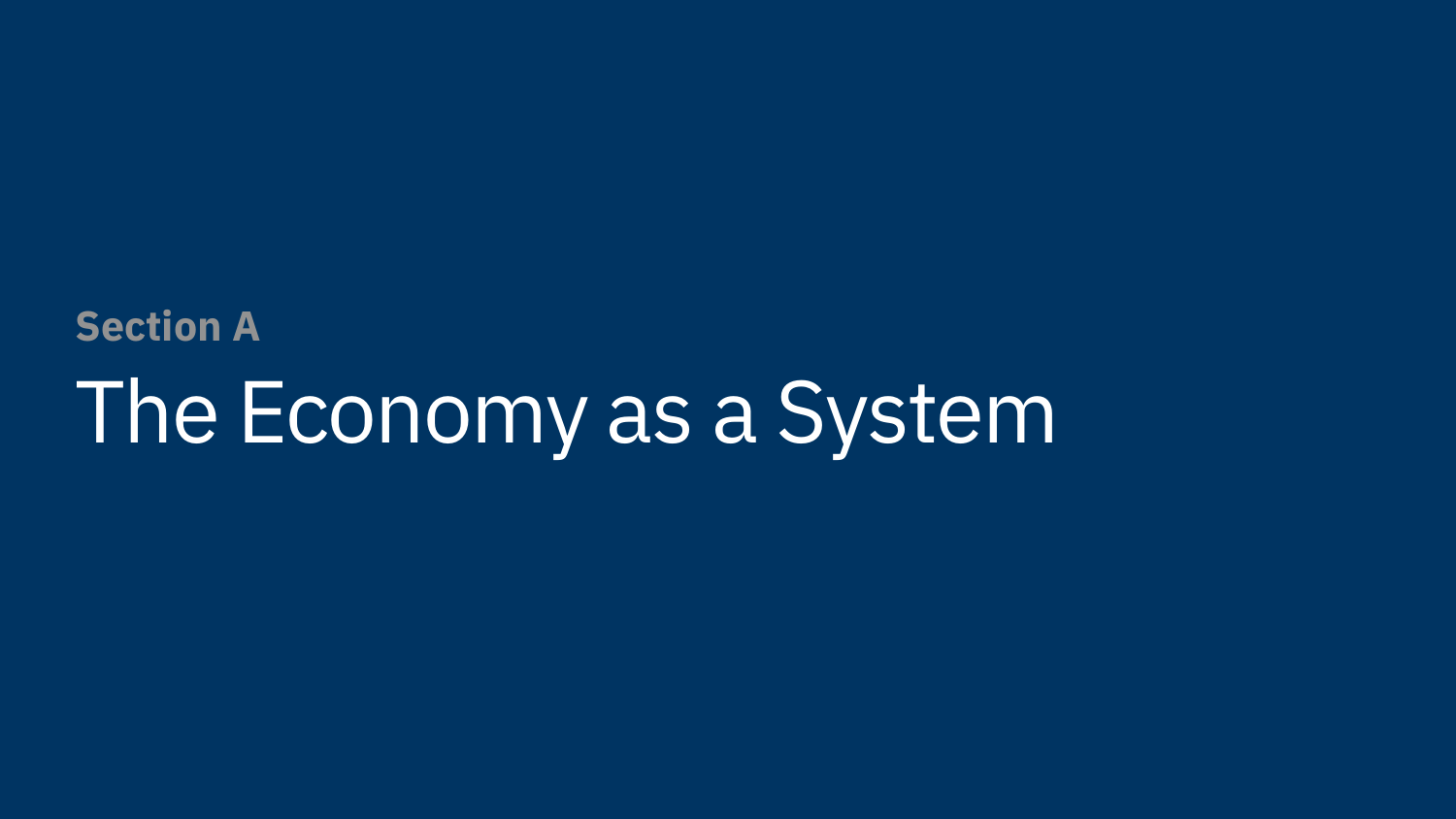#### **The Economy as a System Outline**

- 1. Thinking Systematically about the Economy
- 2. Measuring Economic Success in Ireland
- 3. The Irish Policymaker's Toolkit
- 4. Other Forces at Work

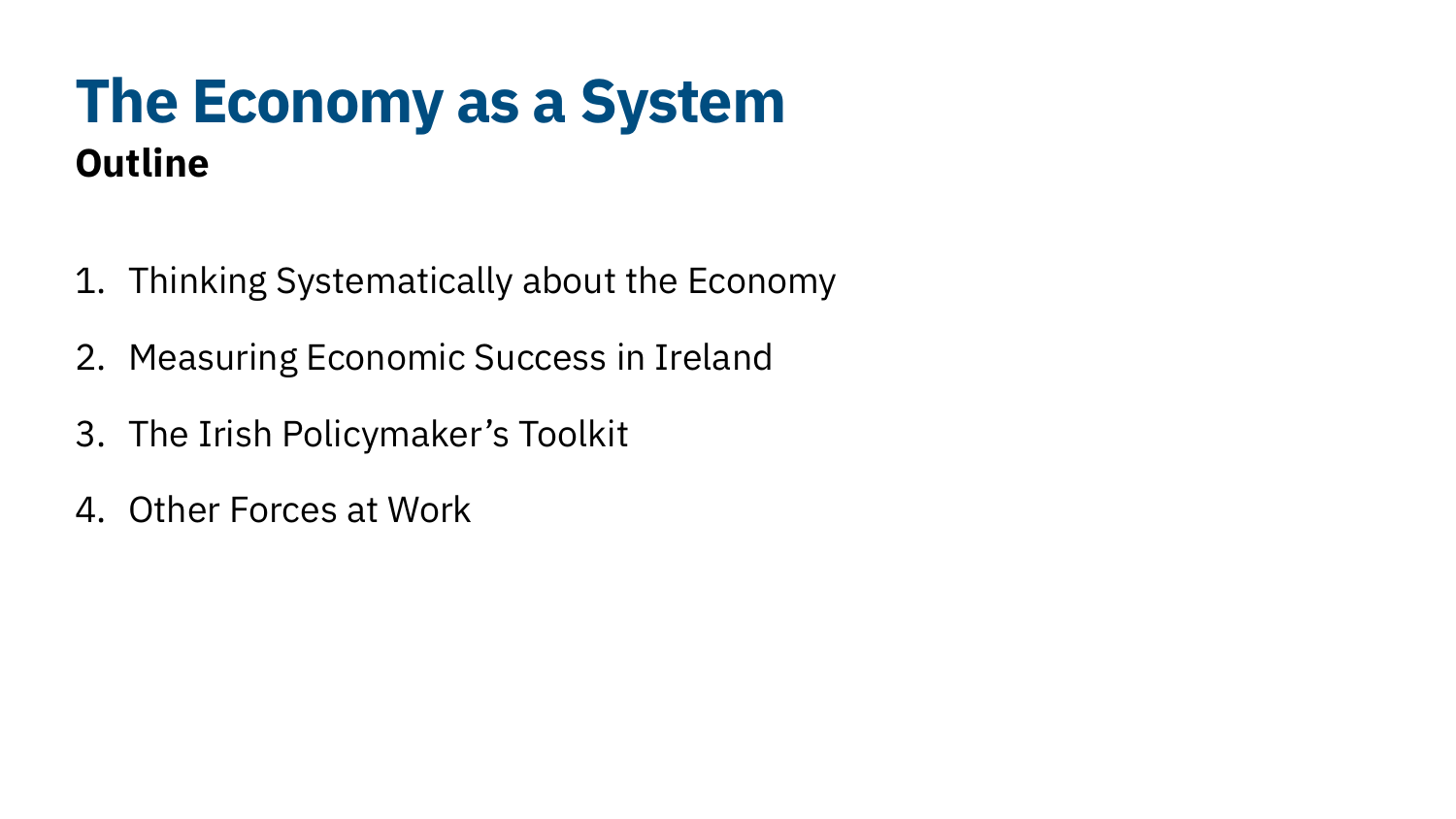## **Thinking Systematically about the Economy**

- What are the four elements of any system? Inputs, processes, outputs, outcomes
- In the case of an economy, what are they?
- I: Physical and human capital, land and natural resources
- P: Technology
- Outputs: Income, output
- Outcomes: happiness, life satisfaction, health, …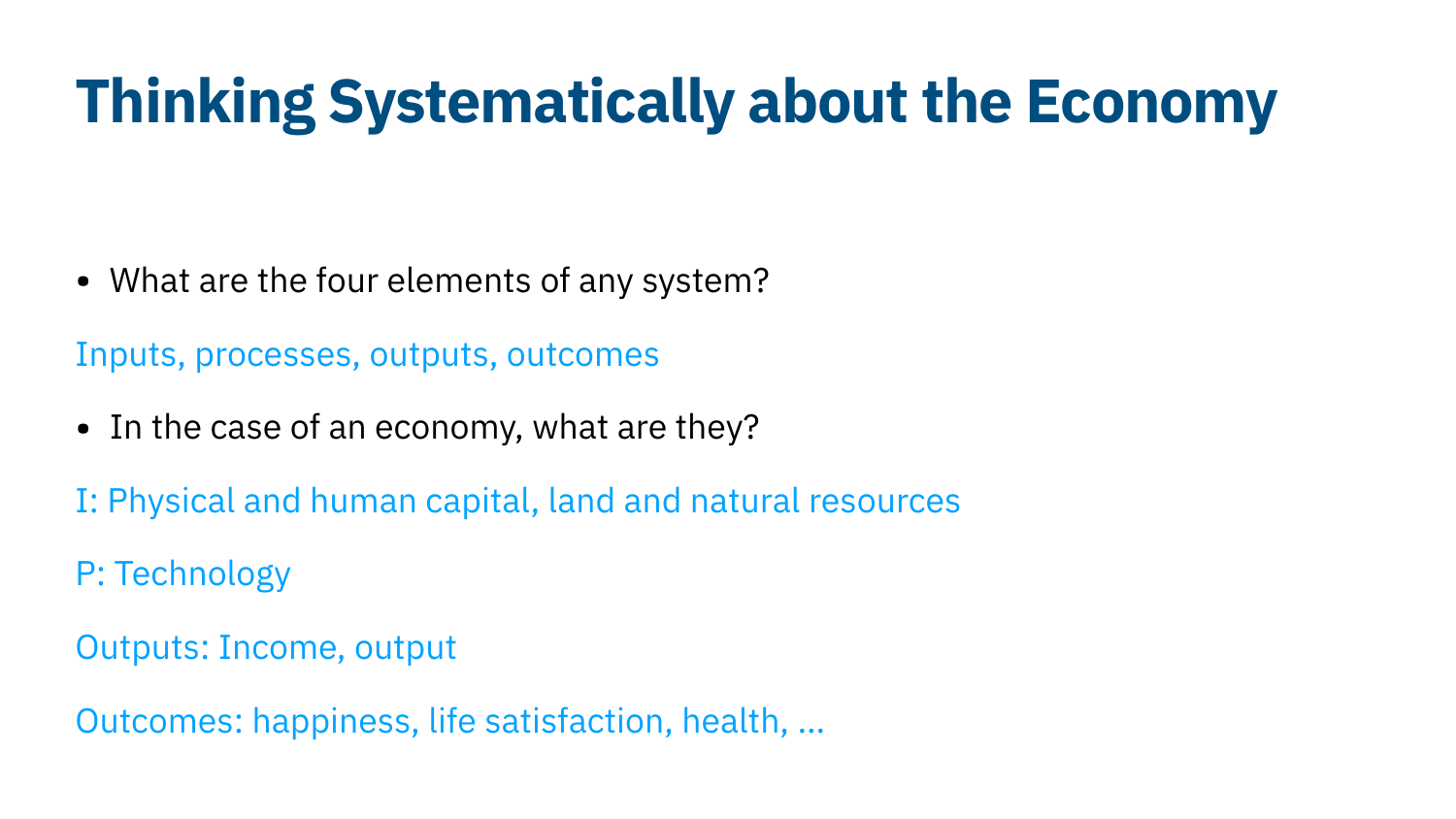- 2 main actors of the economy? Households and firms
- How do they interact?

HH: buy goods and services to firms as spending; sell labor, land and capital as income

#### **Measuring Economic Success in Ireland Economic flows**

Firms: sell G&S to HH for revenue; buy labor, land and capital as wages, rent and profit

• GDP equation

 $Y = C + I + G + NX$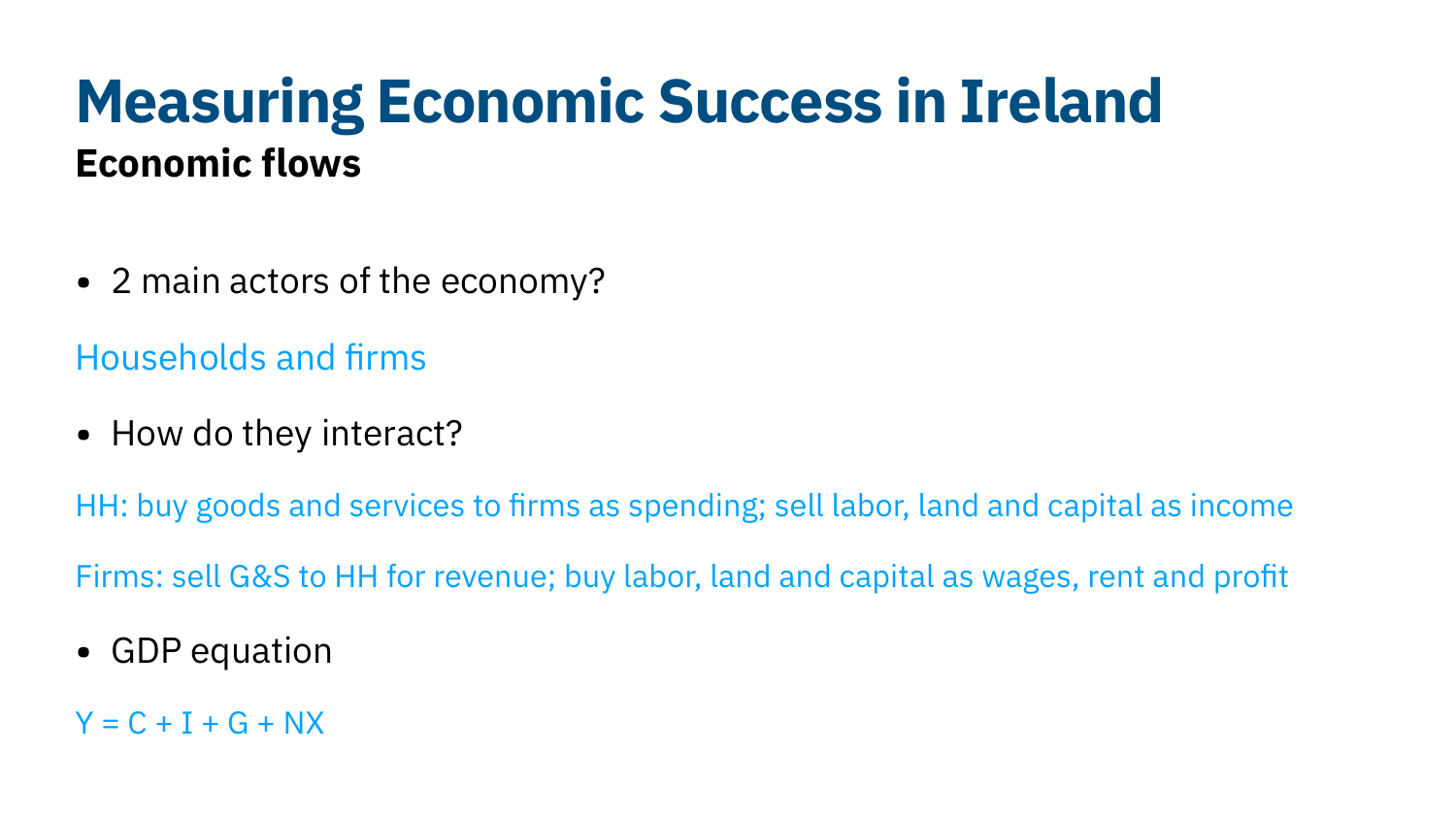### **Measuring Economic Success in Ireland Metrics**

- What are the 5 big types of metrics? National accounts, rates/fractions, aggregates, prices, others
- Pick one: why might it be useful for? What are its shortcomings?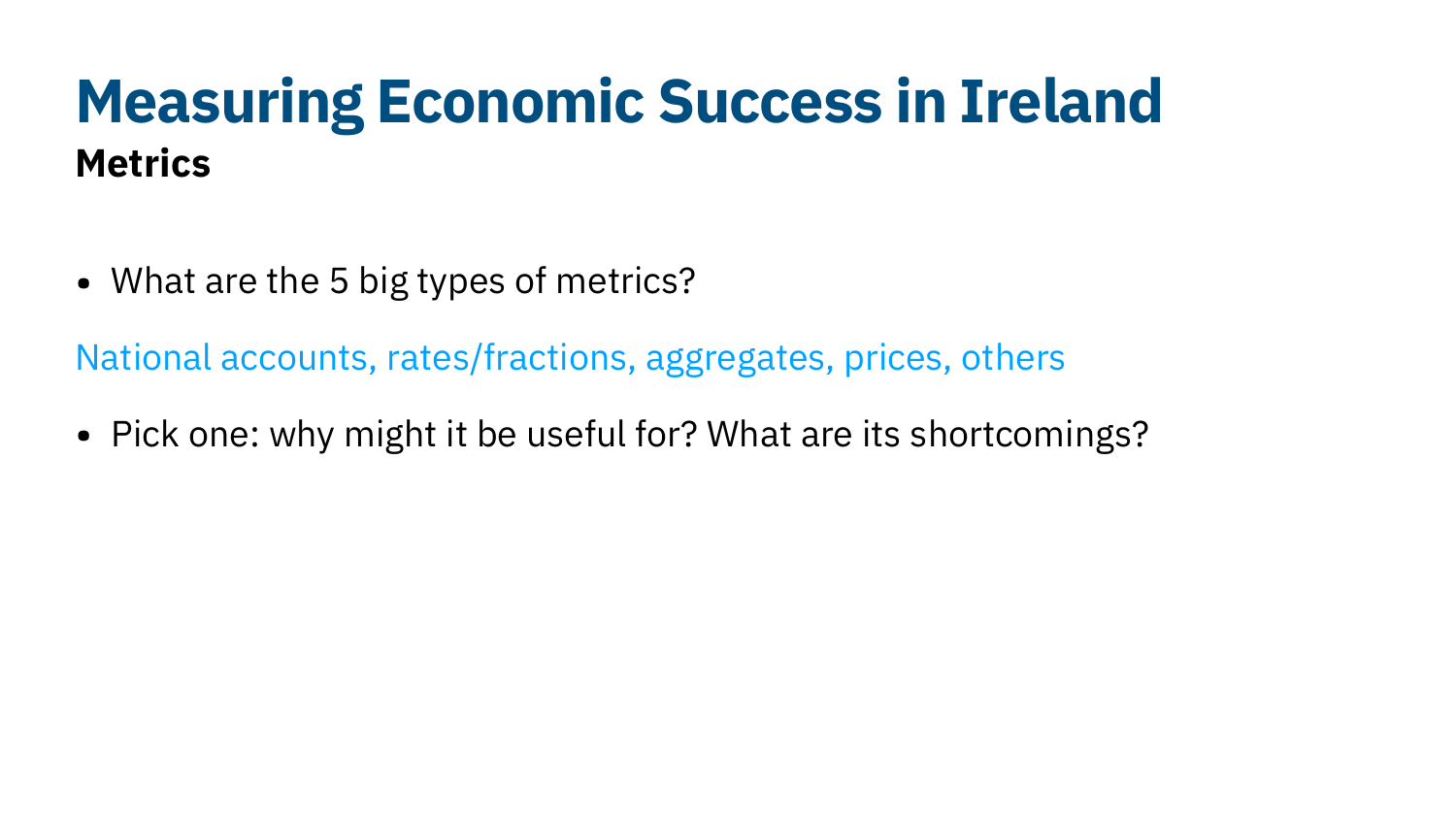• Aggregate Demand (AD) Downward sloping, made of the GDP components

• Short-run Aggregate Supply (AS)

### **The Irish Policymaker's Toolkit AS–AD**

Upward sloping, because of "menu costs", sticky wages and misperceptions

• Long-run Aggregate Supply

Completely inelastic with respect to price: depends only on factors of production

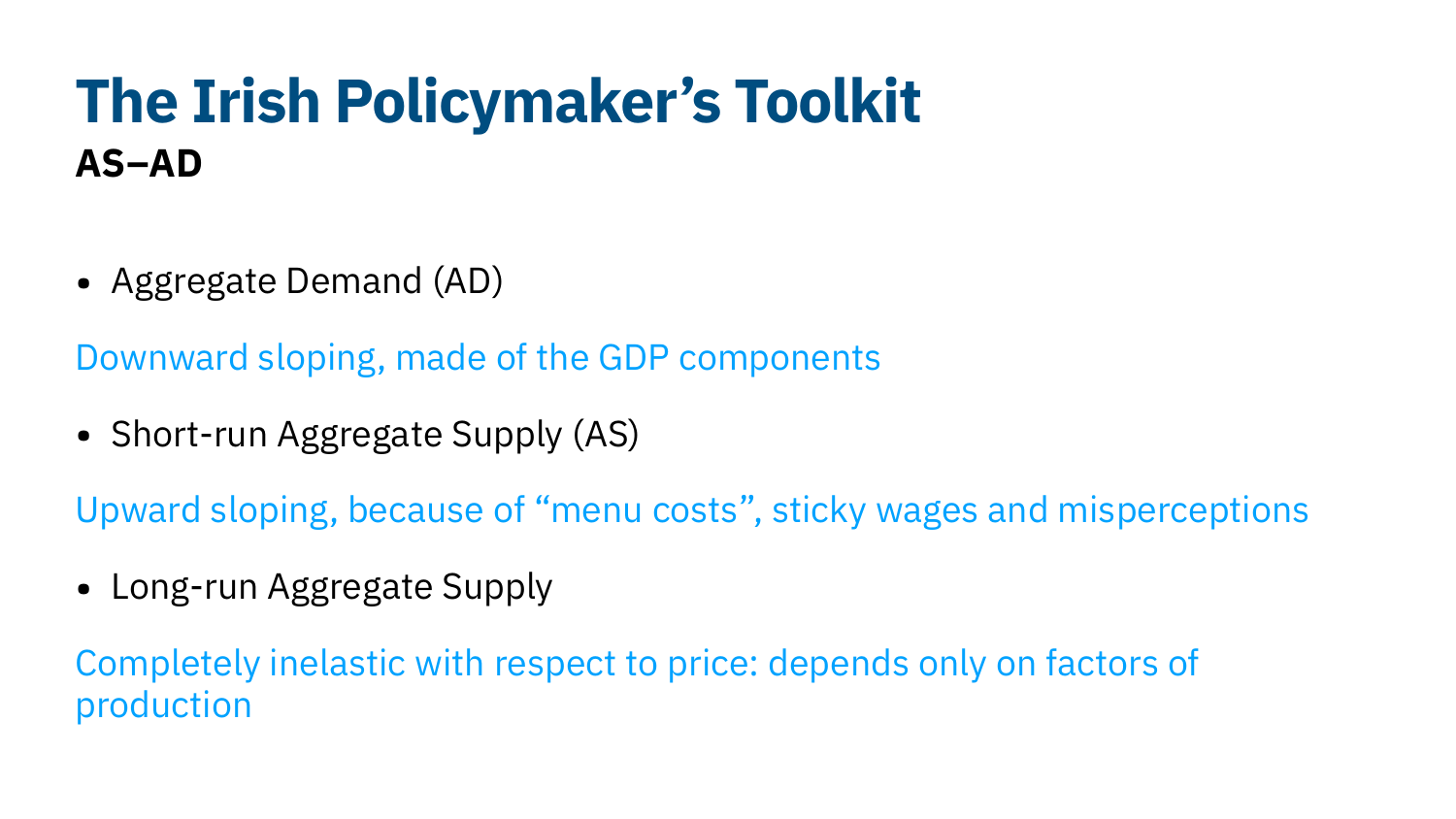Government spending

• How does it affect the AS–AD model?

### **The Irish Policymaker's Toolkit Fiscal policy**

• What is fiscal policy?

Shift AD upwards, with multiplier effect due to the circular nature of the economy but limited by Marginal Propensity to Consume

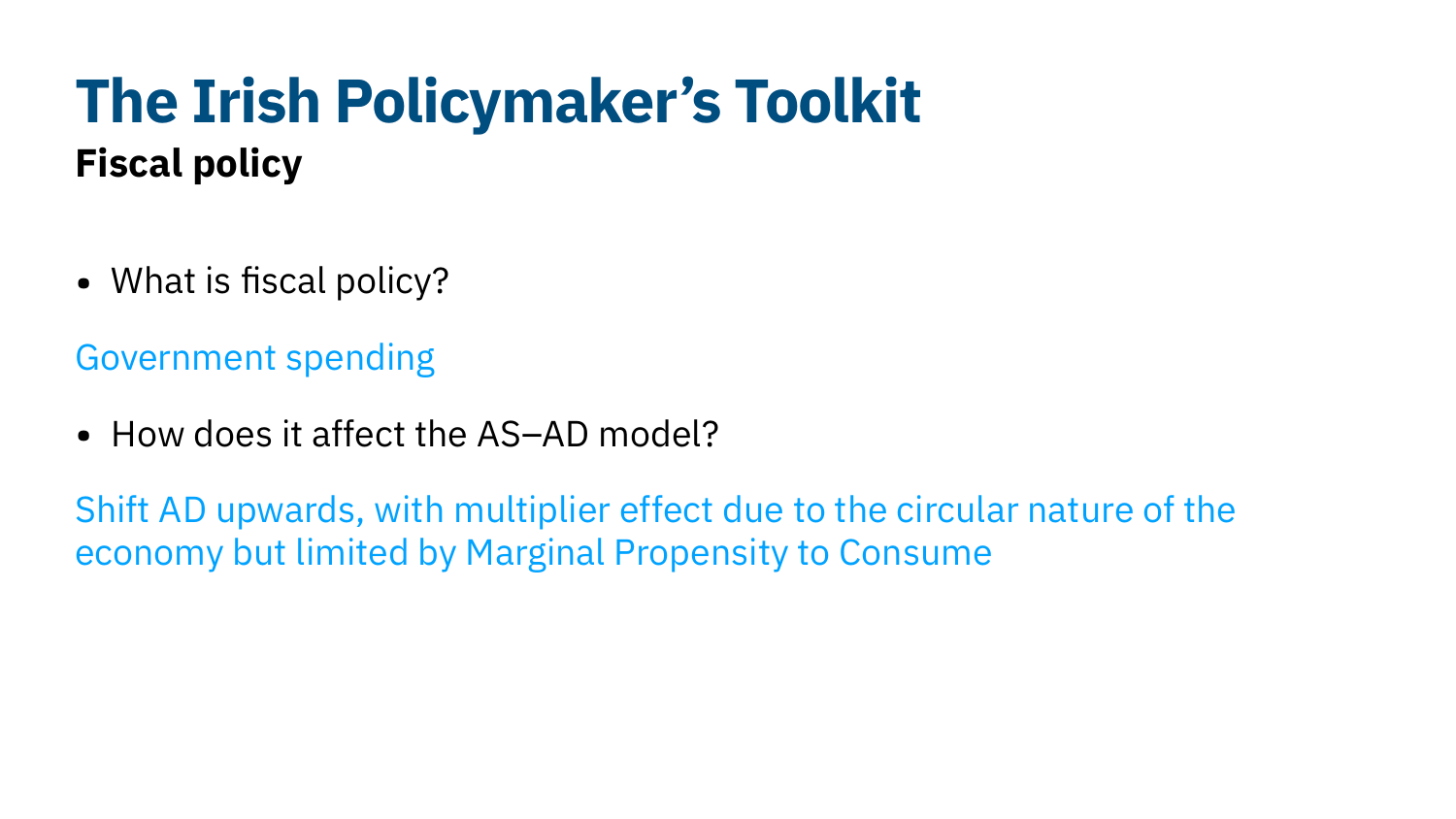Varying the interest rate, i.e. the "price" of money

• How does it affect the AS–AD model?

### **The Irish Policymaker's Toolkit Monetary policy**

• What is monetary policy?

Changing the money supply, the central bank changes the price of money, financial assets

inducing people to hold more/less of their wealth in money and less/more in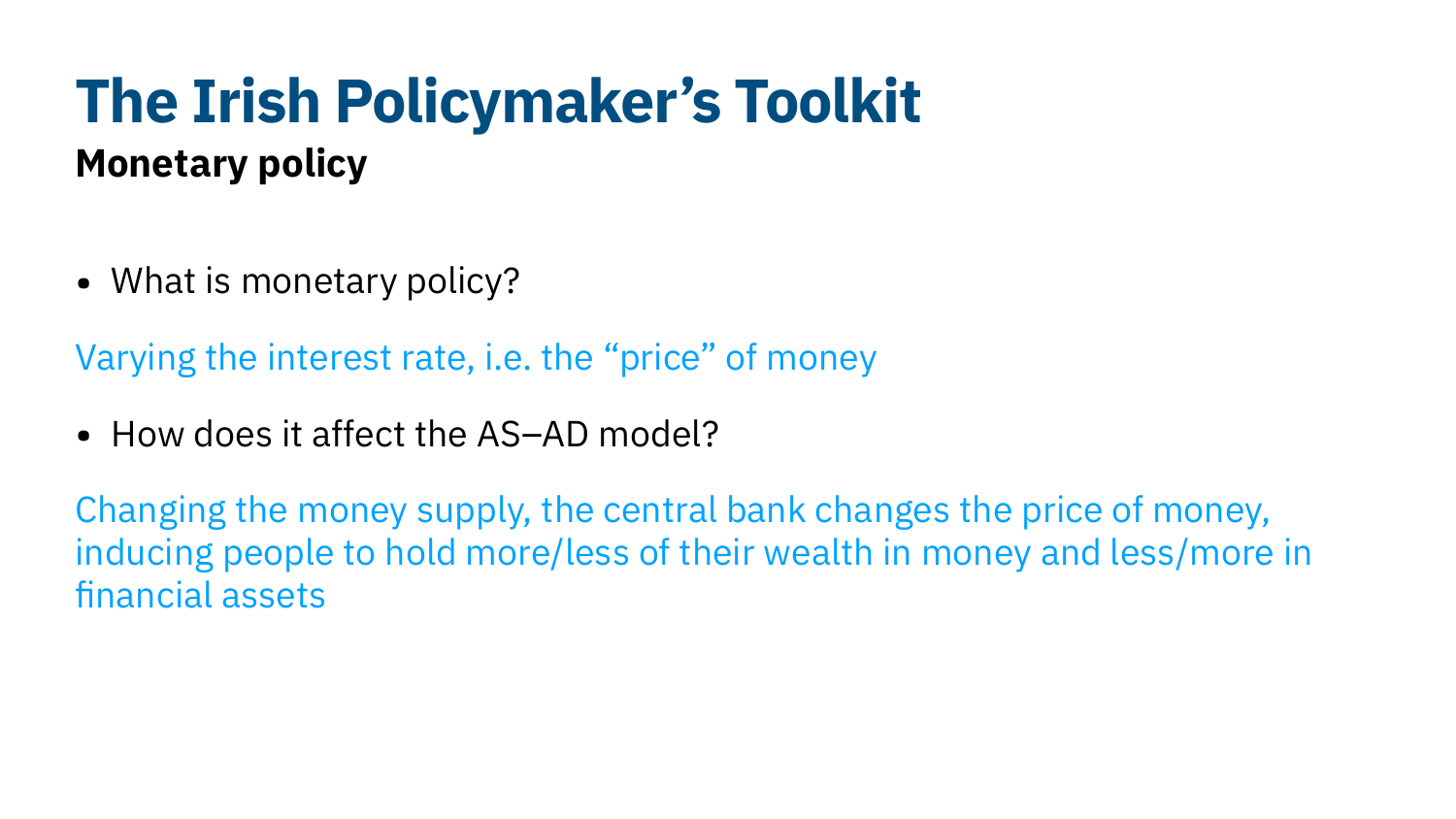- What is trade policy? Foreign investment, export boost, or both
- How does it affect the AS-AD model? Shifting AD (increased demand) and AS (increased stock of capital)

### **The Irish Policymaker's Toolkit Trade policy**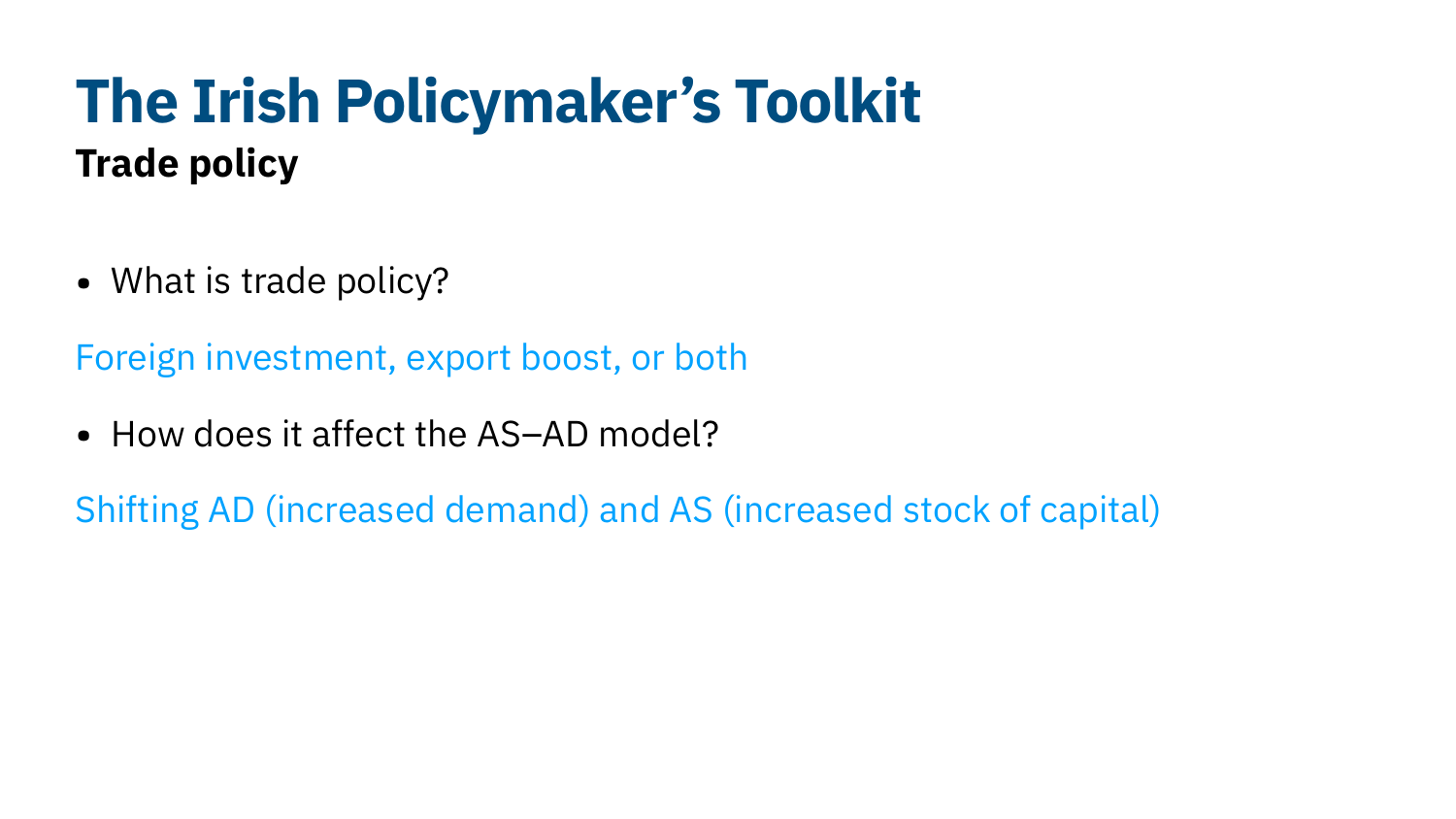## **Other forces at work**

• Every policy that might impact AS–AD. Examples?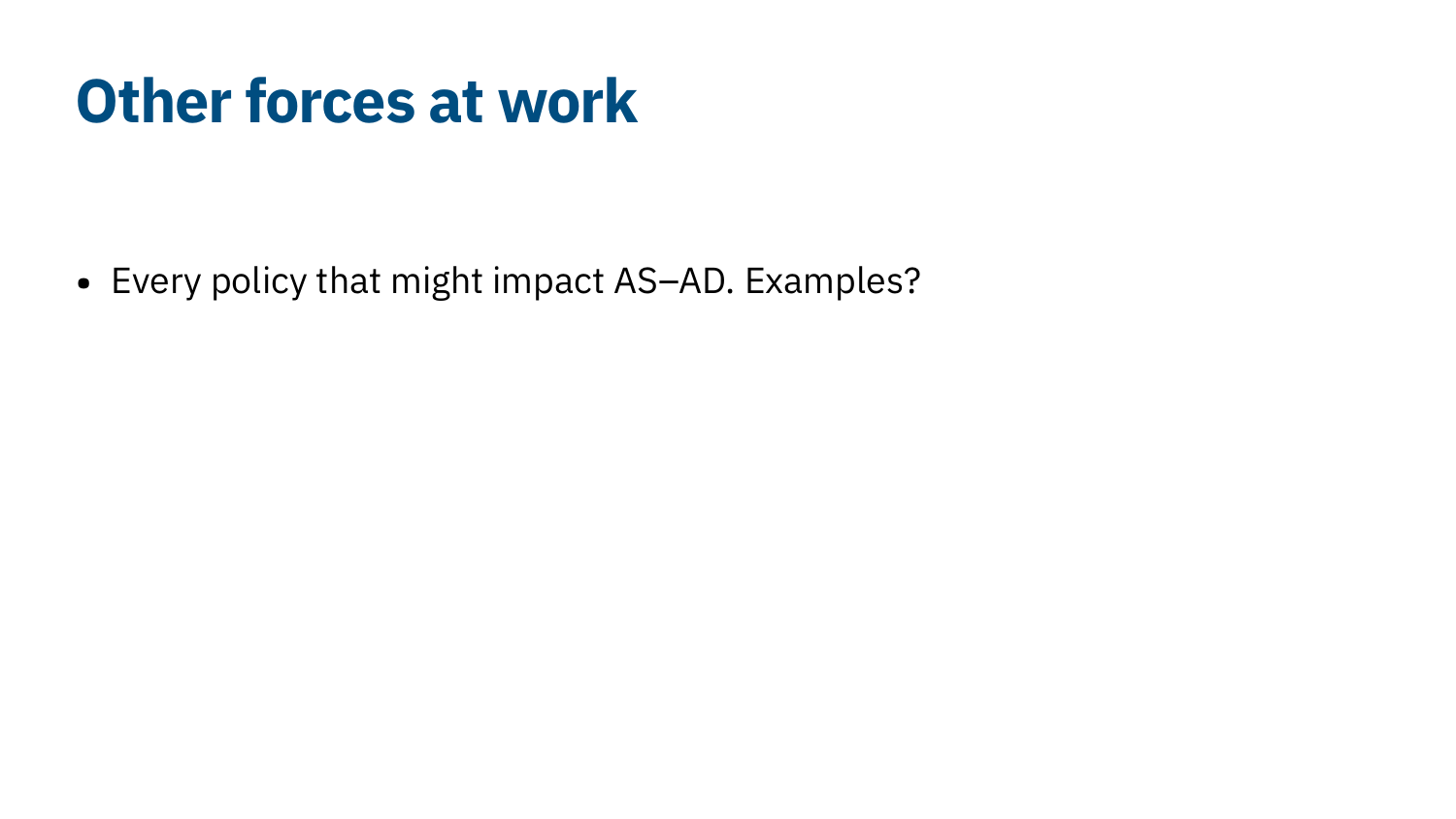# Curating your data library **Meet the data**